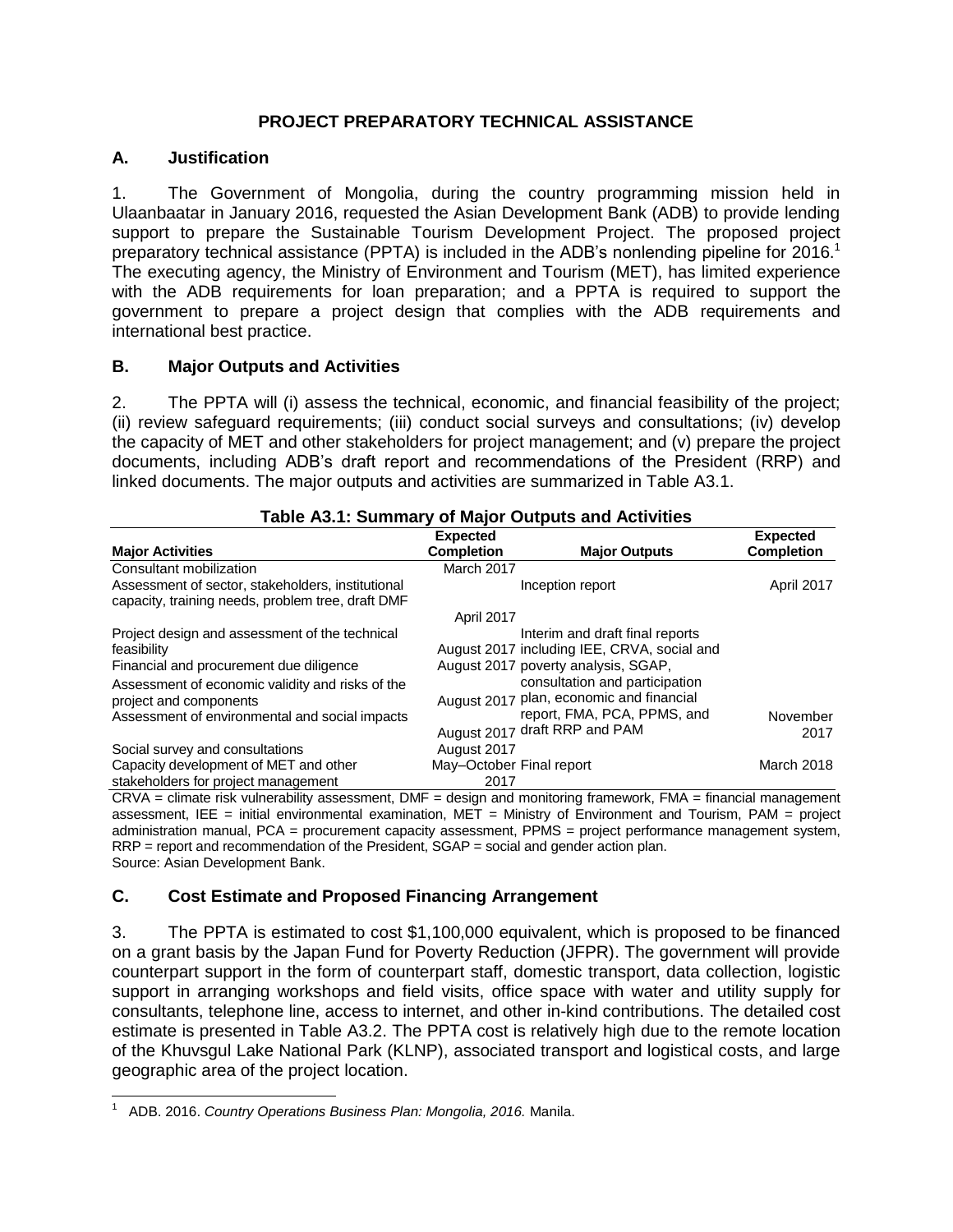|  |  | Table A3.2: Cost Estimates and Financing Plan |  |  |  |
|--|--|-----------------------------------------------|--|--|--|
|--|--|-----------------------------------------------|--|--|--|

| <b>Item</b> |              |                                                             | Total Cost (\$'000) |
|-------------|--------------|-------------------------------------------------------------|---------------------|
|             |              | Asian Development Bank <sup>a</sup>                         |                     |
| 1.          |              | Consultants                                                 |                     |
|             | а.           | Remuneration and per diem                                   |                     |
|             |              | i. International consultants (22.5 person-months)           | 552.0               |
|             |              | ii. National consultants (38.0 person-months)               | 235.6               |
|             | b.           | International and local travel                              | 110.5               |
|             | c.           | Reports, translation, and communications                    | 15.0                |
|             |              | Equipment <sup>o</sup>                                      | 15.0                |
| 3.          |              | Workshops, training, seminars, and conferences <sup>c</sup> | 11.0                |
| 4.          | Surveys      |                                                             | 96.5                |
| 5.          |              | Miscellaneous administration and support costs <sup>d</sup> | 12.0                |
| 6.          |              | Contingencies                                               | 52.4                |
|             | <b>Total</b> |                                                             | 1,100.0             |

a The proposed financing source is the Japan Fund for Poverty Reduction.

b Equipment (to be handed over to the Ministry of Environment and Tourism upon completion of the project preparatory technical assistance).

| Type                                                                                                              | Quantity                 | Cost    |
|-------------------------------------------------------------------------------------------------------------------|--------------------------|---------|
| Office equipment (including laptops, modem, copier, and printer)                                                  | 2 sets                   | \$7.500 |
| Office furniture (including desks, chairs, and stationery)                                                        | 2 sets                   | \$7,500 |
| c Workshops, training, seminars, and conferences will be administered by the consultants.                         |                          |         |
| <b>Purpose</b>                                                                                                    | Venue                    |         |
| Stakeholder consultation workshops                                                                                | Khuvsqul Aimag, Mongolia |         |
| Social and environmental safeguards, procurement, and financial management                                        | Khuvsgul Aimag, Mongolia |         |
| Inception, interim, and final workshops                                                                           | Khuvsgul Aimag, Mongolia |         |
| <sup>d</sup> Operating costs including translation interpretation office telephone internet electricity and water |                          |         |

<sup>d</sup> Operating costs including translation, interpretation, office telephone, internet, electricity, and water. Source: Asian Development Bank estimates.

#### **D. Consulting Services**

4. The PPTA will be carried out by a team of consultants (Table A3.3). A total of 22.5 person-months (pm) of international and 38.0 pm of national consulting services will be required. Output-based terms of reference (TOR) is tentatively planned as the basis for recruitment of a consulting firm, which will require the invitation of full technical proposals.<sup>2</sup> The quality- and costbased selection method will be used, with a quality–cost ratio of 90:10. Consultants' TOR for the anticipated positions are described below. The international and national specialists will hold at least a master's or bachelor's degree, respectively, in a field relevant to the assignment; and at least 10 years and 5 years demonstrated experience, respectively, relevant to the assignment.

| rapic Adid. Ourinnary or Odnouring Ocryloca Requirement |         |                                            |      |  |
|---------------------------------------------------------|---------|--------------------------------------------|------|--|
| <b>International Positions</b>                          | pm      | <b>National Positions</b>                  | pm   |  |
| Ecotourism specialist and team leader                   | 7.5     | Transport engineer and deputy team leader  | 8.0  |  |
| Solid waste management specialist                       | 1.5     | Solid waste management specialist          | 2.0  |  |
| Sanitation and water supply specialist                  | 1.5     | Sanitation and water supply specialist     | 2.0  |  |
| Transport engineer                                      | 1.0     | Power distribution engineer                | 2.5  |  |
|                                                         |         | Ecotourism specialist                      | 4.0  |  |
| Economist                                               | 2.0     | Economist                                  | 3.0  |  |
| Financial management specialist                         | 2.0     | Financial management specialist            | 3.0  |  |
| Social development and gender specialist                | 2.5     | Social development and gender specialist   | 3.0  |  |
| Environmental impact assessment specialist              | $2.5\,$ | Environmental impact assessment specialist | 3.0  |  |
| Climate change specialist                               | 1.0     | Climate change specialist                  | 2.5  |  |
| Protected area management specialist                    | 1.0     | Protected area management specialist       | 2.0  |  |
|                                                         |         | Procurement specialist                     | 2.0  |  |
|                                                         |         | Geographic information system specialist   | 1.0  |  |
| Total                                                   | 22.5    |                                            | 38.0 |  |
| $\sim$ $\sim$ $\sim$ $\sim$ $\sim$<br>$\sim$<br>$\sim$  |         |                                            |      |  |

**Table A3.3: Summary of Consulting Services Requirement**

Source: Asian Development Bank estimates.

2 ADB. 2014. *Midterm Review of Strategy 2020 Action Plan*. Manila (supporting Actions 2.9.2 and 2.10.2 of the plan).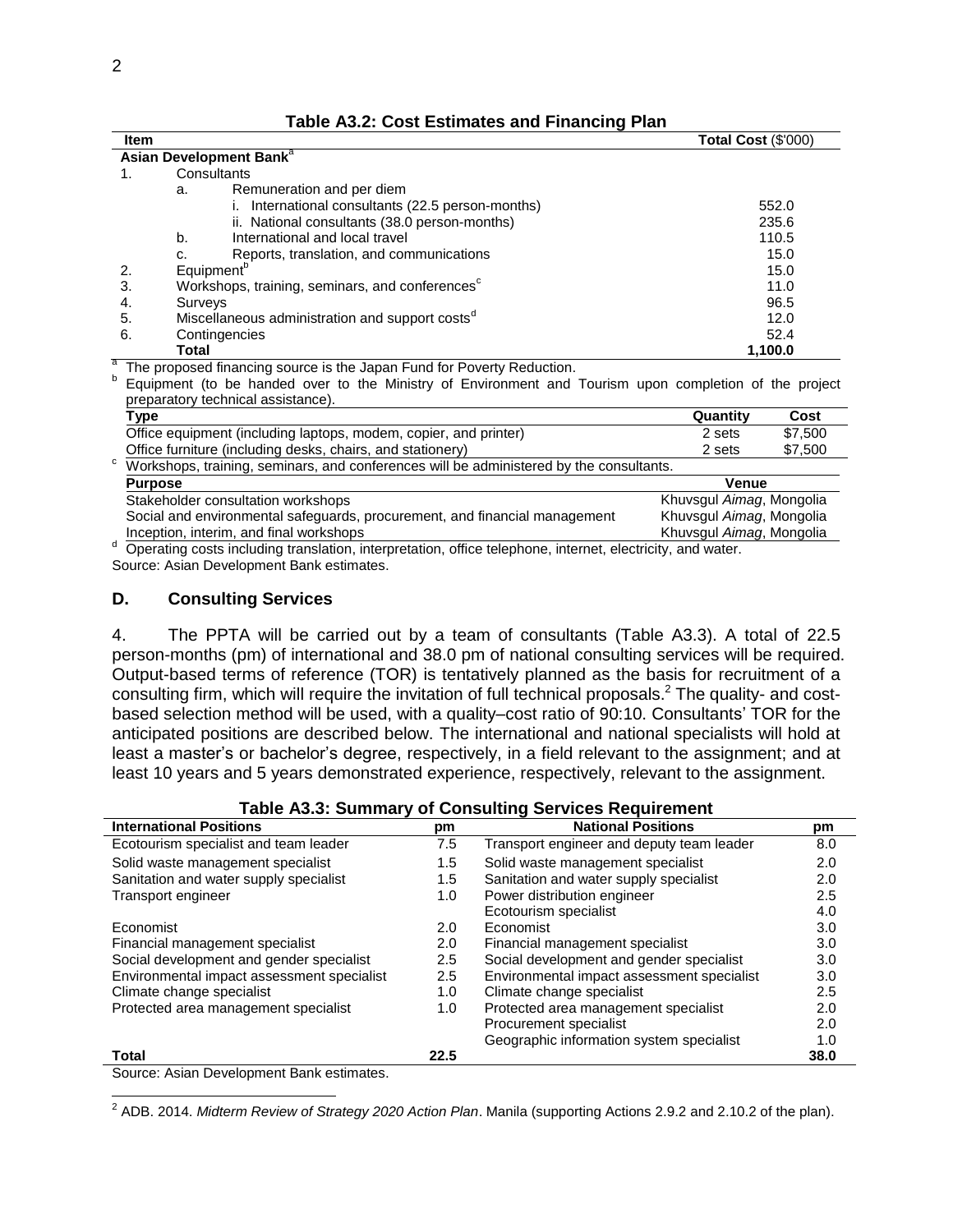5. **Ecotourism specialists** (international **[team leader]**, 7.5 pm; national, 4.0 pm). The team leader will have overall responsibility for team coordination, scheduling, and the delivery of the PPTA outputs, including sector assessment, institutional analysis, development coordination, draft report and recommendation of the President, project administration manual (PAM), project performance management system, and the project stakeholder capacity building. For ecotourism, the specialists will (i) ensure the project design is based on best practice principles for ecotourism and green development within protected areas, and builds on the JFPR-funded grant for KLNP; (ii) prepare a tourism sector assessment, demand analysis, and capacity building programs to strengthen tourism standards; (iii) identify opportunities for local service providers and communities for tourism enterprises; and (iv) provide design advice for the project infrastructure and utilities to ensure tourism functionality.

6. **Solid waste management specialists** (international, 1.5 pm; national, 2.0 pm) and **sanitation and water supply specialists** (international, 1.5 pm; national, 2.0 pm). The specialists will lead the design of appropriate solutions for solid waste management and sanitation, respectively, including preparation of engineering designs and cost estimates; cost and equipment needs; advice on contract packaging; operation and maintenance (O&M) and institutional reforms to ensure sustainability of project facilities; and provide inputs to the PAM.

7. **Transport engineers** (international, 1.0 pm; national **[deputy team leader]**, 8.0 pm). The specialists will identify the requirements for a traffic management system for KLNP, including road sealing, bicycle and walking trails, associated small infrastructure, traffic safety measures, O&M, cost estimates, and fee arrangements; and coordinate the preparation of domestic engineering studies, designs, and domestic approvals. As deputy team leader, the national specialist will also support the team leader in all required tasks for project coordination and quality control of team deliverables.

8. **Economists** (international, 2.0 pm; national, 3.0 pm). The specialists will conduct economic analyses for the individual project components and overall project, including assessments of macro-economic context, demand assessments, analyses for least cost, cost benefits, sustainability, sensitivity, and distribution; and baseline assessments, as needed, to contribute to the project technical design for inclusive and sustainable tourism development, including market surveys, willingness to pay, and/or affordability assessments.

9. **Financial management specialists** (international, 2.0 pm; national, 3.0 pm). The specialists will (i) conduct financial management assessments and financial analyses of the project entities; (ii) prepare project cost estimates and financing plan; (iii) propose arrangements for the project financial management; and (iv) design and implement training, as needed.

10. **Social development and gender specialists** (international, 2.5 pm; national, 3.0 pm). The specialists will (i) prepare and implement a consultation and participation plan for the PPTA period; (ii) collect baseline socioeconomic data and poverty profiles, including sexdisaggregated data; (iii) conduct poverty, social, and gender analyses; (iv) assess the project's social impacts and benefits across different social groups, and identify needs and opportunities for local people; (v) develop measures to target females, the poor, and vulnerable groups; (vi) prepare the project social and gender action plan, and the consultation and participation plan; (vii) assess potential benefits and impacts to indigenous peoples; and if needed, develop an indigenous peoples plan; and (viii) ensure that the project does not involve involuntary resettlement, and reconfirm the project's category on involuntary resettlement.

11. **Environmental impact assessment specialists** (international, 2.5 pm; national, 3.0 pm). The specialists will (i) conduct baseline reviews and surveys and assess the project's